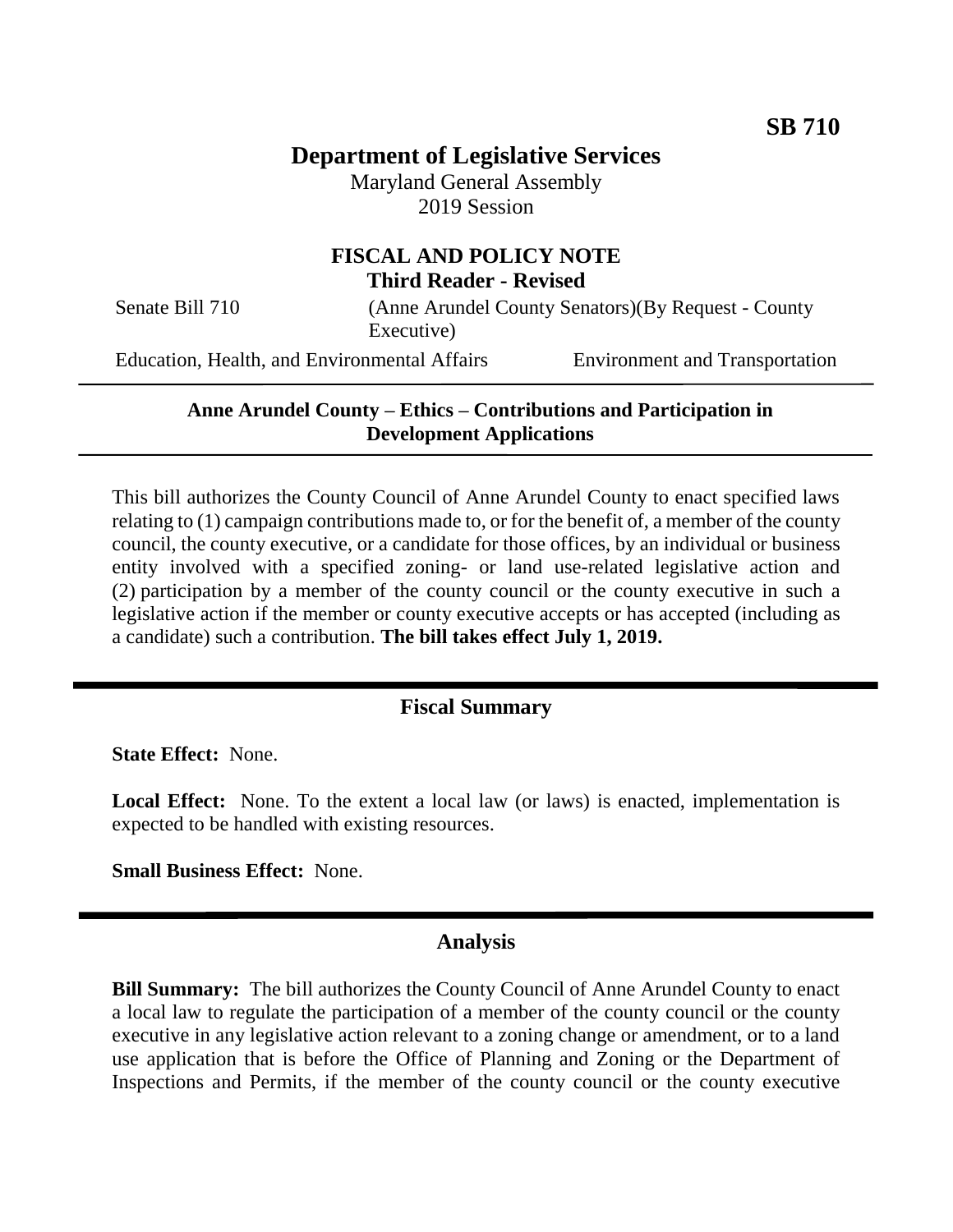accepts or has accepted, or as a candidate accepted, a campaign contribution from an individual or a business entity involved with the action or application.

The county council may also enact a local law to prohibit or otherwise regulate campaign contributions made to, or for the benefit of, a member of the county council, the county executive, or a candidate for election to the county council or county executive by an individual or business entity involved with a legislative action relevant to a zoning change or amendment, or to a land use application that is before the Office of Planning and Zoning or the Department of Inspections and Permits.

If the county council enacts such a local law (or laws), the Anne Arundel County Ethics Commission must administer and implement the provisions of the law (or laws).

The bill specifies in the Election Law Article that the bill's provisions may apply to contributions to the County Executive of Anne Arundel County, a member of the Anne Arundel County Council, or a candidate for election to those offices.

**Current Law:** Provisions under the Maryland Public Ethics Law (to which the bill's provisions are added) address political contributions in relation to certain land use decisions or approvals in Prince George's, Frederick, Howard, and Montgomery counties, to varying extents. Subject to variation in the detail and breadth of the laws, in general, (1) the Prince George's County provisions prohibit contributions during the pendency of an application and prohibit a county council member from participating in a proceeding on an application if contributions were received prior to or during the pendency of the application; (2) the Frederick County provisions prohibit contributions during the pendency of an application and prohibit a member of the county governing body from participating in the proceedings on an application if a contribution was received during the pendency of the application; and (3) the Howard and Montgomery County provisions require disclosure of contributions made prior to and during the pendency of an application.

## **Additional Information**

**Prior Introductions:** None.

**Cross File:** HB 993 (Anne Arundel County Delegation)(By Request - County Executive) - Environment and Transportation.

**Information Source(s):** Anne Arundel County; State Ethics Commission; Department of Legislative Services